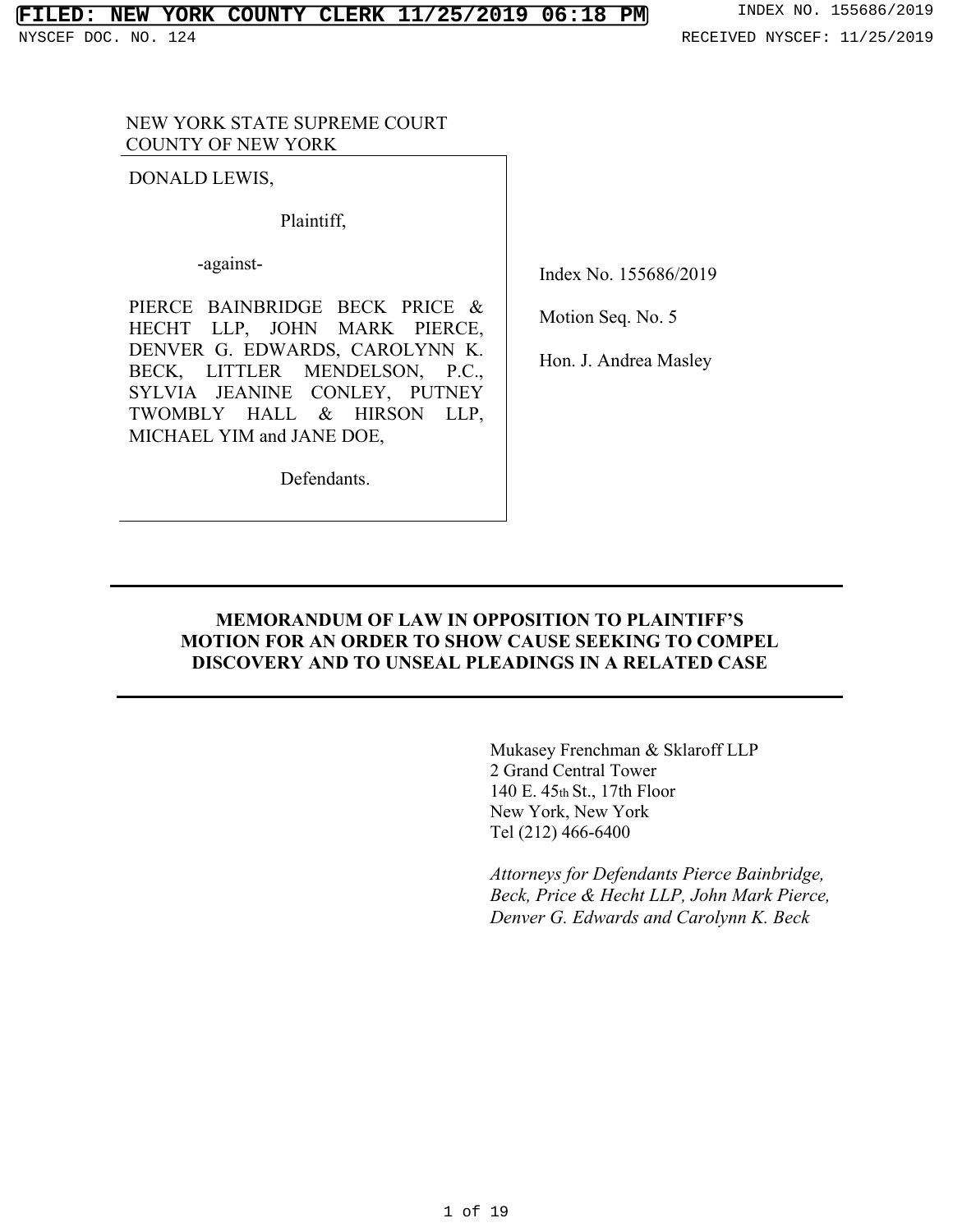# **TABLE OF CONTENTS**

|     | A.                                                     |                                                                            |  |  |
|-----|--------------------------------------------------------|----------------------------------------------------------------------------|--|--|
|     | <b>B.</b>                                              |                                                                            |  |  |
|     | C.                                                     |                                                                            |  |  |
| I.  |                                                        | PLAINTIFF'S REQUEST FOR AN ORDER SEEKING DISCLOSURE OF THE                 |  |  |
|     | A.                                                     | Plaintiff Has Failed to Meet the Showing Required By CPLR 3211(d)5         |  |  |
|     | <b>B.</b>                                              | The Putney Report is Protected by the Attorney-Client And/or the Work      |  |  |
|     | $\mathcal{C}$ .                                        |                                                                            |  |  |
| II. | PLAINTIFF'S REQUEST FOR AN ORDER REQUIRING THE SEALING |                                                                            |  |  |
|     | A <sub>1</sub>                                         | The Sealing Action Was Discontinued and Plaintiff Does Not Need the Sealed |  |  |
|     | <b>B.</b>                                              | If The Court Orders the Sealing Action to Be Unsealed, An Appropriate      |  |  |
|     |                                                        |                                                                            |  |  |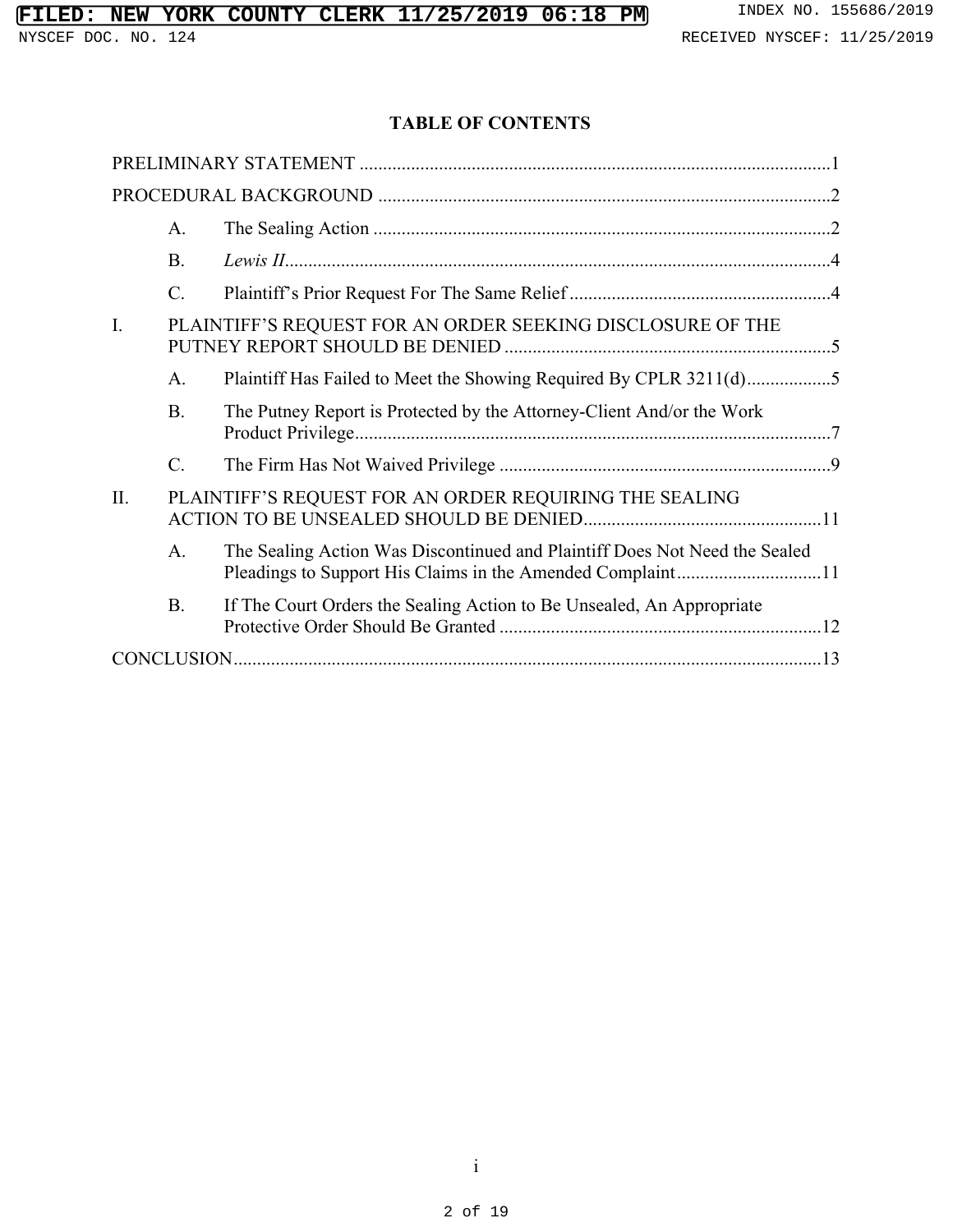# **TABLE OF AUTHORITIES**

## **Cases**

| Cicel (Beijing) Sci. & Tech. Co. v. Misonix, Inc.,          |
|-------------------------------------------------------------|
| City of Almaty, Kazakhstan v. Ablyazov,                     |
| Cracolici v. Shah,                                          |
| Deutsche Bank Tr. Co. of Americas v. Tri-Links Inv. Tr.,    |
| Gottwald v Sebert,                                          |
| Hartford Fire Ins. Co. v. Pure Air on the Lake Ltd. P'ship, |
| Herzog v. Town of Thompson,                                 |
| Hoheb v. Pathology Assocs. of Albany, P.C.,                 |
| In re Dayco Corp. Derivative Sec. Litig.,                   |
| In re Gen. Motors LLC Ignition Switch Litig.,               |
| In re Grand Jury Proceedings Oct. 12, 1995,                 |
| In re Vecco Instruments, Inc. Sec. Litig., No. 05 MD 1695,  |
| Lancaster v. Colonial Motor Freight Line, Inc.,             |
| Loudon House LLC v. Town of Colonie,                        |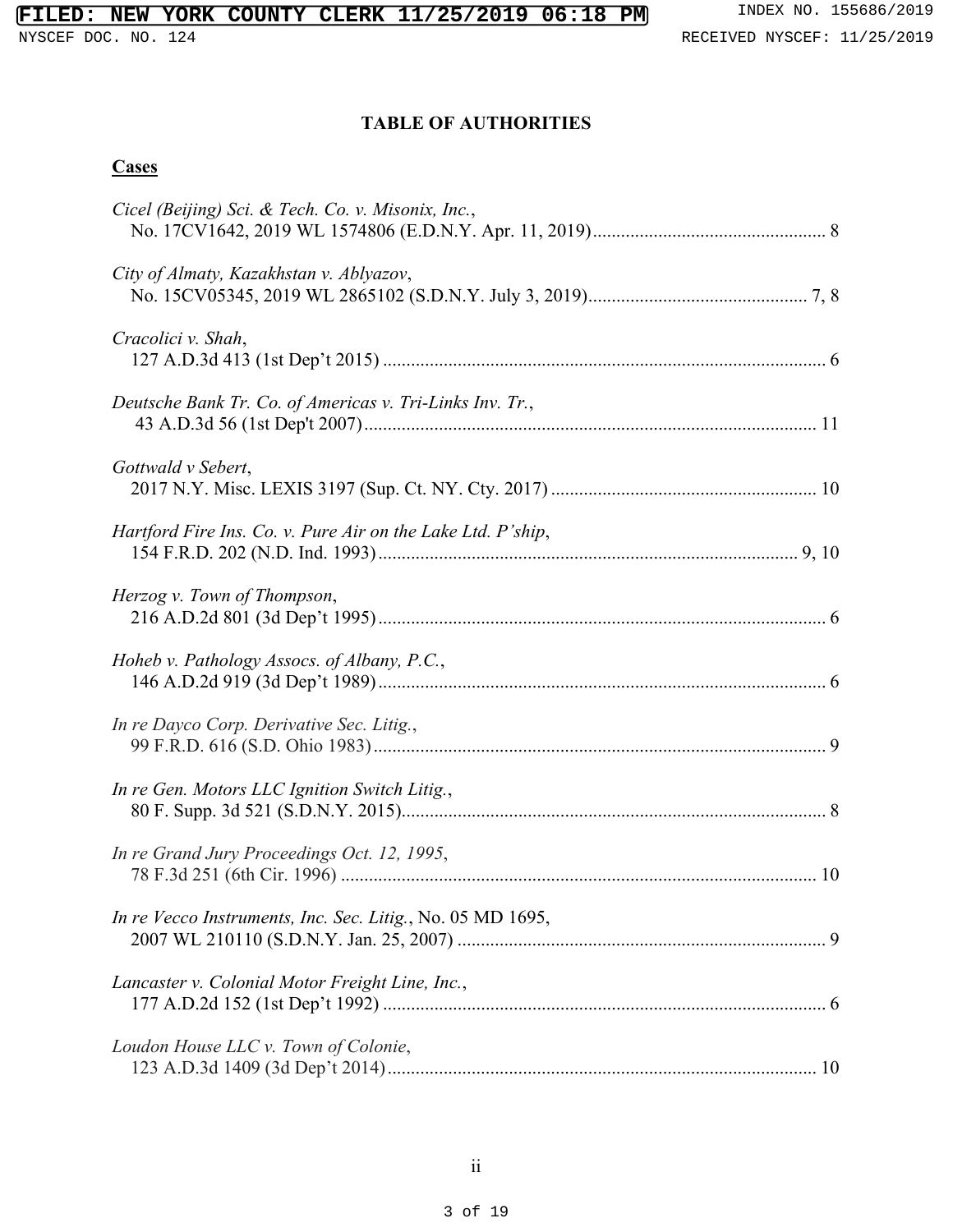# **FILED: NEW YORK COUNTY CLERK 11/25/2019 06:18 PM** INDEX NO. 155686/2019<br>NYSCEF DOC. NO. 124<br>RECEIVED NYSCEF: 11/25/2019

| Matter of Hofmann,                       |  |
|------------------------------------------|--|
| Spectrum Sys. Int'l Corp. v. Chem. Bank, |  |
| Tupi Cambios, S.A. v. Morgenthau,        |  |
| Weinstein v. City of New York,           |  |
| <i>Westmoreland v. CBS, Inc.,</i>        |  |
| <b>Rules</b>                             |  |
|                                          |  |
|                                          |  |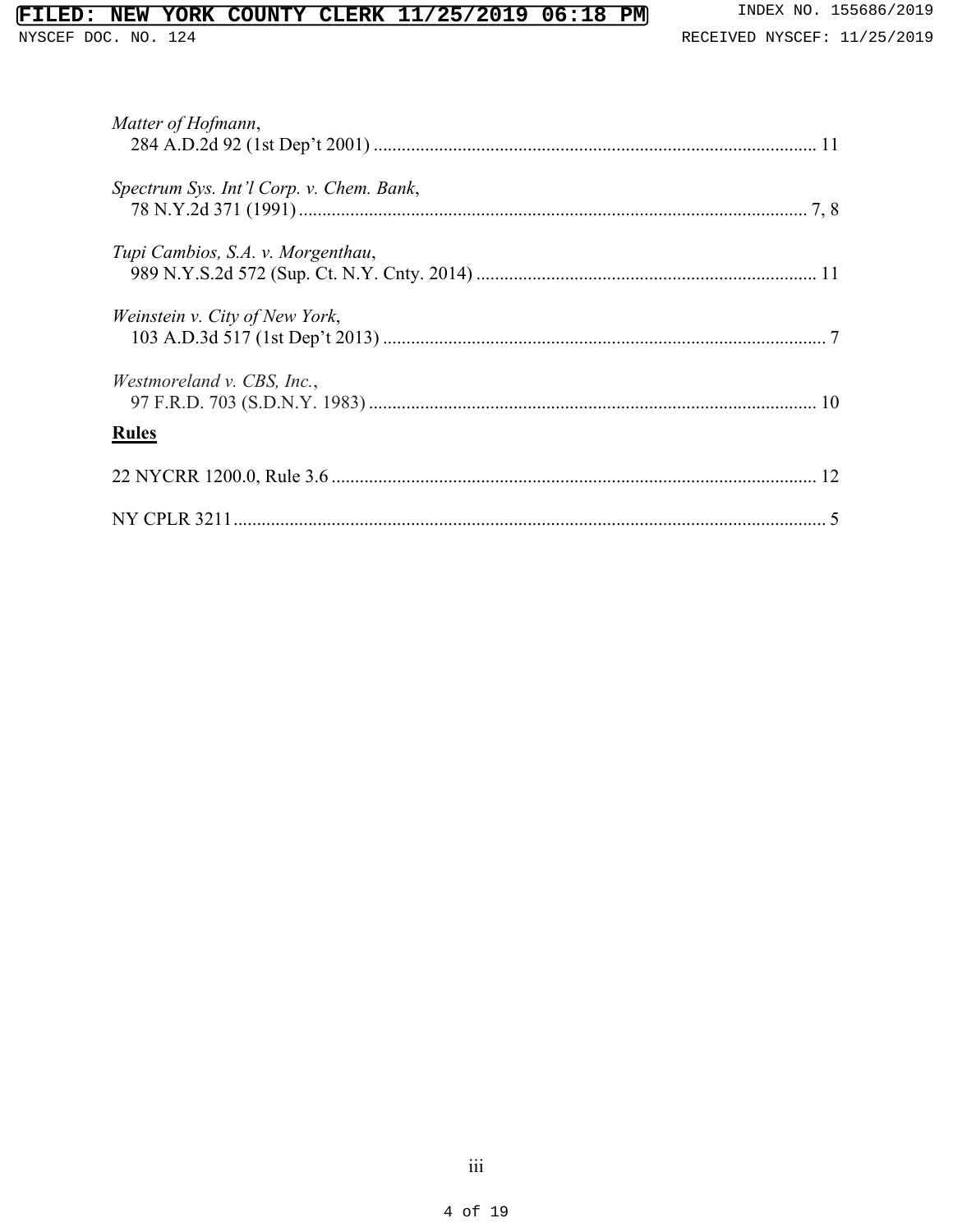Defendants Pierce Bainbridge Beck Price & Hecht LLP ("PB" or "the Firm"), John Mark Pierce ("Pierce"), Denver G. Edwards ("Edwards"), and Carolynn K. Beck ("Beck") (collectively the "PB Defendants") respectfully submit this Memorandum of Law in support of their opposition to Plaintiff's Motion for an Order to Show Cause (Motion #5).

#### **PRELIMINARY STATEMENT**

Plaintiff asks this Court, now for the second time, to compel the PB Defendants to make an expedited and early production of an investigative report (the "Putney Report") prepared by outside counsel hired by the Firm to investigate an employee's claims of sexual misconduct against Plaintiff. Plaintiff's request should be denied because he has failed to establish that the Putney Report "contains facts essential to justify" his opposition to the PB Defendants' motion to dismiss (which is fully briefed and awaiting argument), as required by CPLR 3211(d). Even if he could meet the required showing, the Putney Report is plainly protected from disclosure by the attorneyclient and/or the work product privilege. Nor has the Firm waived the privilege by what is at most, a limited, isolated disclosure of certain conclusions contained in the Putney Report.

Plaintiff also asks the Court to unseal the pleadings filed by the Firm in an action it commenced in May 2019 in an effort to protect the disclosure by Plaintiff of sensitive and confidential client and business information, including information about a client's lawsuit, the monetary value of certain client actions, and information about the Firm's finances and internal management. That action (the "Sealing Action") sought an ex parte order directing Plaintiff to file his first action against the Firm ("*Lewis I*") under seal. However, mere hours after the Firm took preliminary steps in initiating the Sealing Action, Plaintiff publicly filed the *Lewis I* complaint. Thus, the Firm's attempt to seal the *Lewis I* case was rendered moot and the Firm abandoned its efforts to pursue the Sealing Action. Although pleadings in the Sealing Action were physically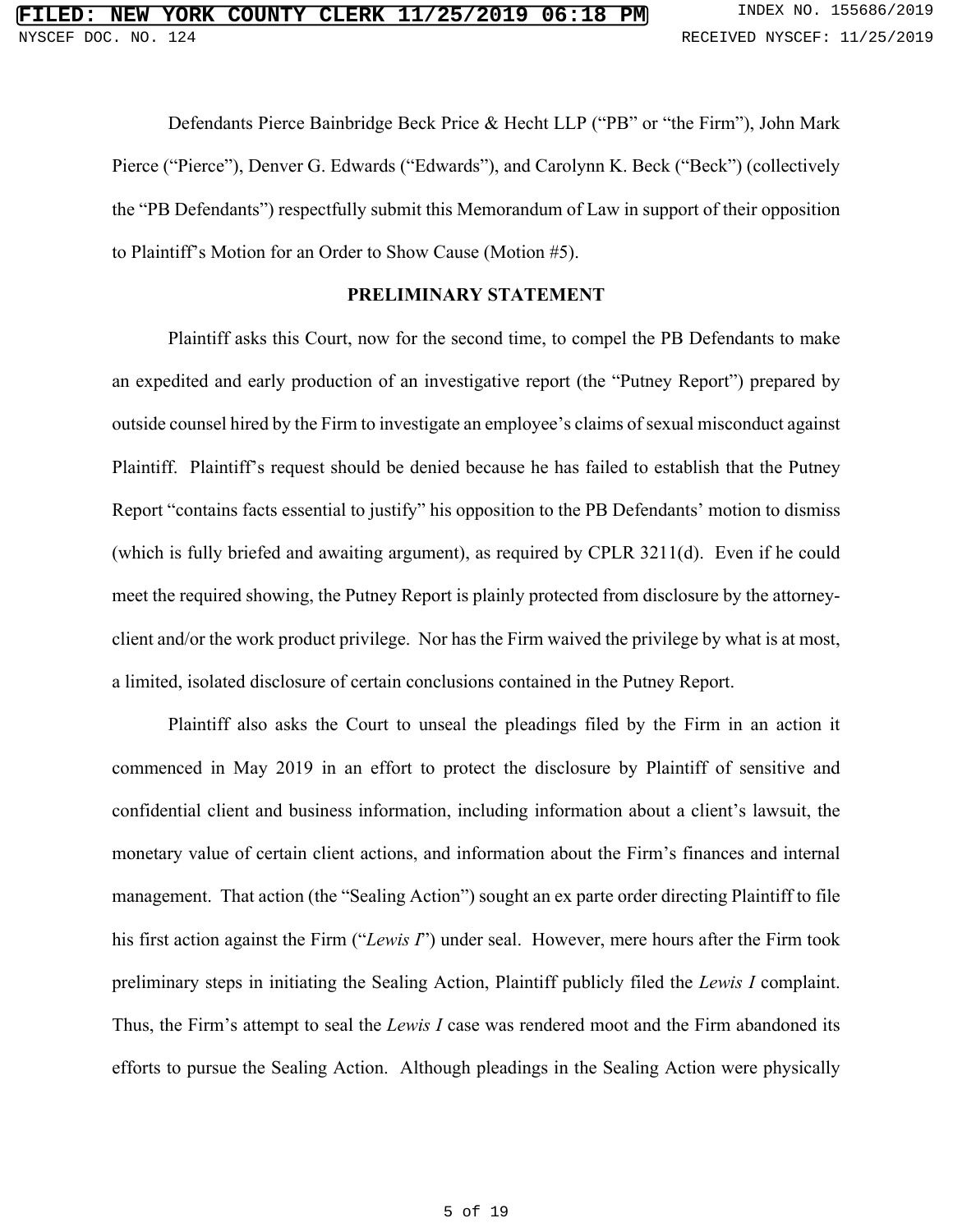brought to the Clerk's office on May 15, 2019, they were not loaded onto the Court's ECF system until August 22, 2019, when the Clerk's office requested that the Firm file documents in the Sealing Action on ECF in order to alleviate a technical issue that arises in the Court's electronic filing system when an index number is not accompanied by any documents.

Because there is no pressing public interest in unsealing an action that was never pursued; in fact, where the action was discontinued and abandoned, and because Plaintiff himself has copies of all of the pleadings, his request to unseal that action should be denied. But if the Court is inclined to grant that prong of the motion, it should grant appropriate protective relief directing that those pleadings be used only for litigation in this matter and not for litigation by press release. As we show below, Plaintiff has repeatedly and improperly litigated this case in the press in violation of Rule 3.6 of the New York Rules of Professional Conduct and, unless appropriate protections are imposed by this Court, there is little doubt that he will do so again. Accordingly, the Court should grant appropriate protective relief directing that Plaintiff limit his use of the sealed pleadings solely for this litigation and not for purposes prohibited by the applicable Rules of Professional Conduct.

#### **PROCEDURAL BACKGROUND**

#### **A. The Sealing Action**

On the evening of May 14, 2019, Jeanine Conley of Littler Mendelsohn LLP, the Firm's outside counsel who led negotiations to resolve Lewis's threatened lawsuit in the *Lewis I* case, notified PB partner Denver Edwards that Lewis intended to file the *Lewis I* complaint on May 15, 2019, at or before 11:00 a.m., if the Firm did not agree to mediation with the floor for any award set at \$1 million. *See* Affidavit of Denver G. Edwards ("Edwards Aff.) at ¶ 3. Conley called Plaintiff's counsel on May 15, 2019, to continue discussions to avoid litigation. *Id.*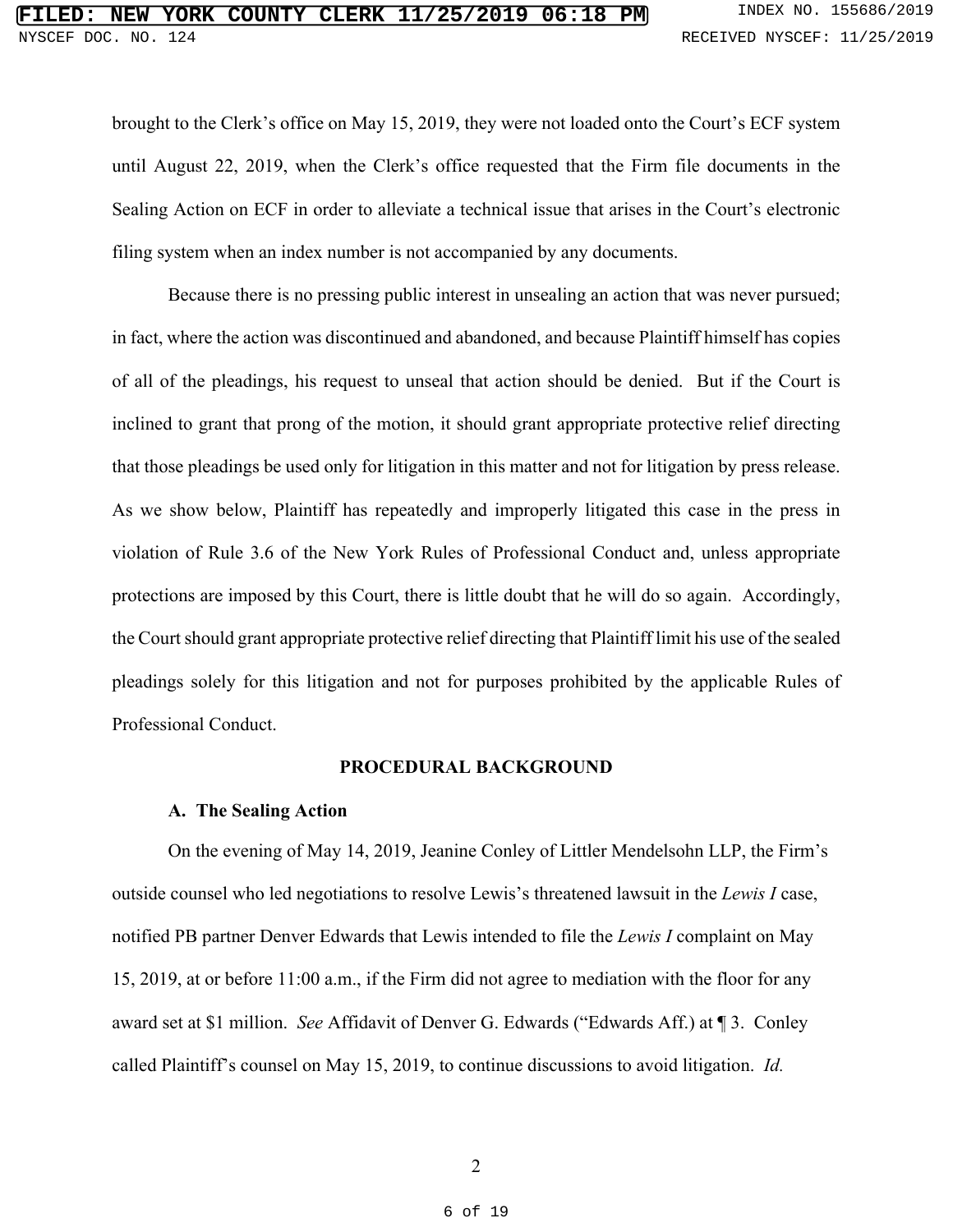Before 9:00 a.m. on May 15, 2019, Edwards learned that Plaintiff's counsel refused to delay filing the complaint if the Firm did not agree to mediation on the terms demanded by Lewis and that a filing was imminent. *Id.* In an effort to protect disclosure of confidential client and business information that was contained in the *Lewis I* complaint, the Firm had drafted: (1) a Sealing Order, (2) an Order to Show Cause; (3) a Temporary Restraining Order to Seal the *Lewis I* complaint; (4) a Memorandum of Law in Support of the Temporary Restraining Order; and (5) two Affidavits, one by Denver Edwards and one by Christopher LaVigne, in support of the Sealing Order (collectively, the "Sealed Pleadings"). *Id.* ¶ 4.

That same morning, Edwards arrived at New York State Supreme Court (New York County) before Lewis's stated deadline for filing the *Lewis I* complaint and purchased an index number (154910/2019) and obtained a Request for Judicial Intervention. *Id.* ¶ 5. Edwards also physically submitted the Sealed Pleadings to the Court's Ex Parte Office. *Id.* At or around 11:00 a.m., while Edwards waited for the Ex Parte Office to assign a judge to hear argument on the Sealed Pleadings, he received notice from the Firm that Lewis had filed the *Lewis I* complaint. *Id.*  $\P6.$ 

Edwards continued to wait to be heard on the Firm's ex parte motion, now seeking an Order directing that the Complaint in *Lewis I* be sealed retroactively. *Id.* ¶ 7. However, by early afternoon he received notice that media had contacted the Firm for comment on Lewis's complaint. *Id.* Thus, the Firm determined that the attempt to seal the *Lewis I* complaint was moot and Edwards returned to the Firm. *Id.* At that point, the Firm took no further steps to pursue the action and deemed it to be a nullity. *Id.*

In or around mid-August 2019, a New York Supreme Court clerk telephoned Edwards' office and asked whether the Firm had submitted the Sealed Pleadings for filing on the Court's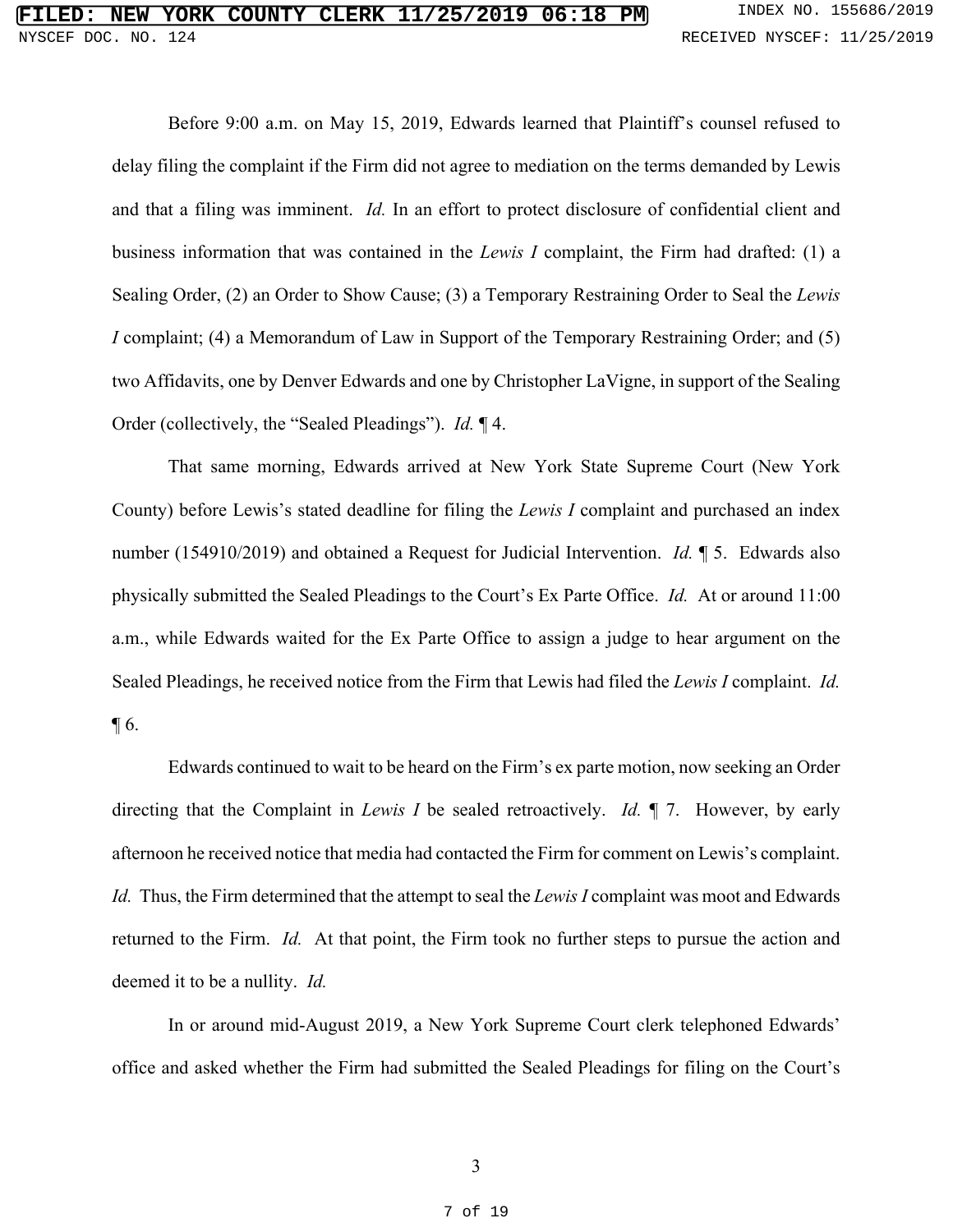ECF system. *Id.* ¶ 8. Edwards described the events stated above to the clerk, who required that the Firm e-file "slipsheets" labeled "Filed Under Seal" – even if the Firm had discontinued its efforts to seal the Sealed Pleadings – so that the Clerk's Office did not have an "orphaned" index number within its system. *Id.* Edwards immediately enlisted a Firm employee to follow the clerk's direction to file the Sealed Pleadings, which was done on August 22, 2019. *Id.* at ¶ 9.

#### **B.** *Lewis II*

Plaintiff filed his first Complaint in this case on June 7, 2019. On July 26, 2019, Plaintiff filed an Amended Complaint, adding five new defendants and three new causes of action. The PB Defendants filed a Motion to Dismiss the Amended Complaint on September 5, 2019 (the "PB Motion to Dismiss"). NYSCF Doc. No. 32. That motion has been fully briefed, and oral argument is scheduled for February 3, 2020.

On October 21, 2019, Plaintiff filed a motion for leave to file a Second Amended Complaint (the "Motion to Amend"), seeking to add eleven new PB partners as defendants and two new causes of action. NYSCF Doc. No. 58. Among other things, Plaintiff's proposed Second Amended Complaint includes allegations that Edwards and a second PB partner made false statements in affidavits prepared in connection with the Sealing Action. *See* NYSCF Doc. No. 60 at ¶ 3. The Motion to Amend has also been fully briefed and is awaiting notification by the Court of an argument date.

### **C. Plaintiff's Prior Request For The Same Relief**

On August 8, 2019, Plaintiff filed a letter in the *Lewis I* case asking that the Court hold a discovery conference seeking the same relief he now seeks here: an order directing production of the Putney Report. *Lewis I*, NYSCEF Doc. No. 62. In that letter, Plaintiff complained that the Firm used the report's "credible" finding to defame him in the press and in a complaint that the Firm filed against Lewis in California (the "California Complaint") and that the investigation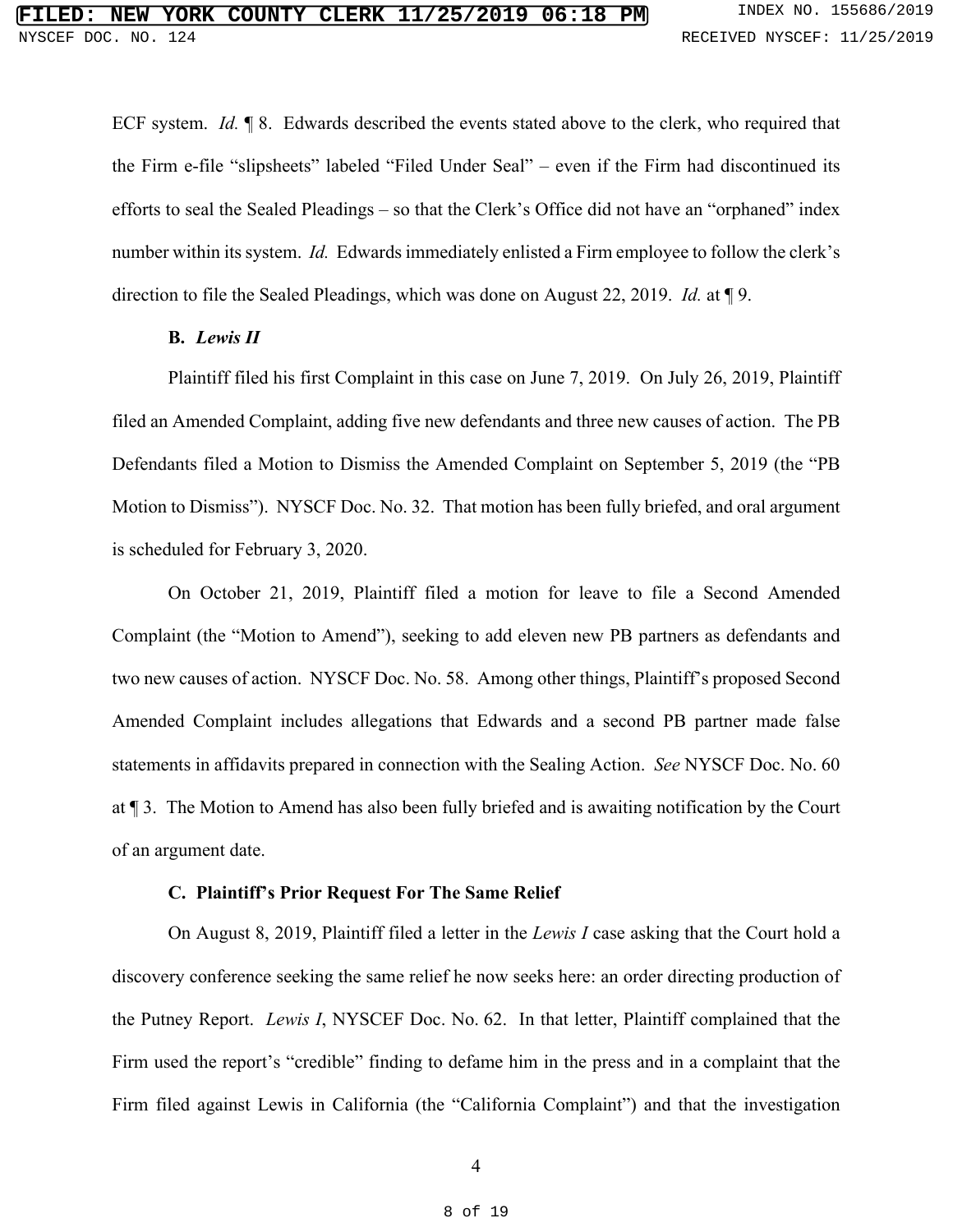conducted by Putney Twombly was a "farce." *Id.* at 1-2. Plaintiff's request was denied by this

Court on August 26, 2019. *See id.* at Doc. No. 72. Specifically, the Court held:

Plaintiffs request to compel production of a 2018 Investigative Report, is premature as all defendants have filed pre-answer motions to dismiss the complaint – one of which is fully-briefed and scheduled for oral argument in September . . . . [A] stay of discovery is in effect under the Part 48 Rules and Procedures. Plaintiff has already filed his opposition papers to both motions and does not contend that he needs the Report to oppose the motions; further, plaintiff specifies neither exigent circumstances demonstrating that the stay should be lifted nor any urgency necessitating expedited production of the Report.

*Id.* Additionally, the Court held that "[t]o the extent that plaintiff seeks the Report in connection

with a separate action filed in Los Angeles, California, his request for relief should instead be

directed to that court." *Id.*<sup>1</sup>

On November 4, 2019, Plaintiff filed this motion and on November 13, 2019, the Court

signed the Order to Show Cause.

## **ARGUMENT**

## **I. Plaintiff's Request For an Order Seeking Disclosure of the Putney Report Should be Denied**

## **A. Plaintiff Has Failed to Meet the Showing Required By CPLR 3211(d)**

Plaintiff contends that the PB Defendants should be required to produce the Putney Report

pursuant to CPLR 3211(d) because without it, he is "unfairly handicapped in responding" to the

PB Motion to Dismiss. Pl. Memo of Law at 4.

CPLR 3211(d) provides:

Should it appear from affidavits submitted in opposition to a motion [to dismiss] that facts essential to justify opposition may exist but cannot then be stated, the court may deny the motion, allowing the moving party to assert the objection in his responsive pleading, if any, or may order a continuance to permit further affidavits

<sup>&</sup>lt;sup>1</sup> Plaintiff's counsel states in his affirmation in support of the order to show cause motion that "[t]here has been no previous application to this Court in this case for the relief requested herein." NYSCEF Doc. No. 97 at ¶ 2. While it is perhaps technically true that Plaintiff did not previously apply to the Court in *this* case for the relief requested, it is clear that Plaintiff previously sought, and was denied, the exact same relief concerning the Putney Report in *Lewis I*.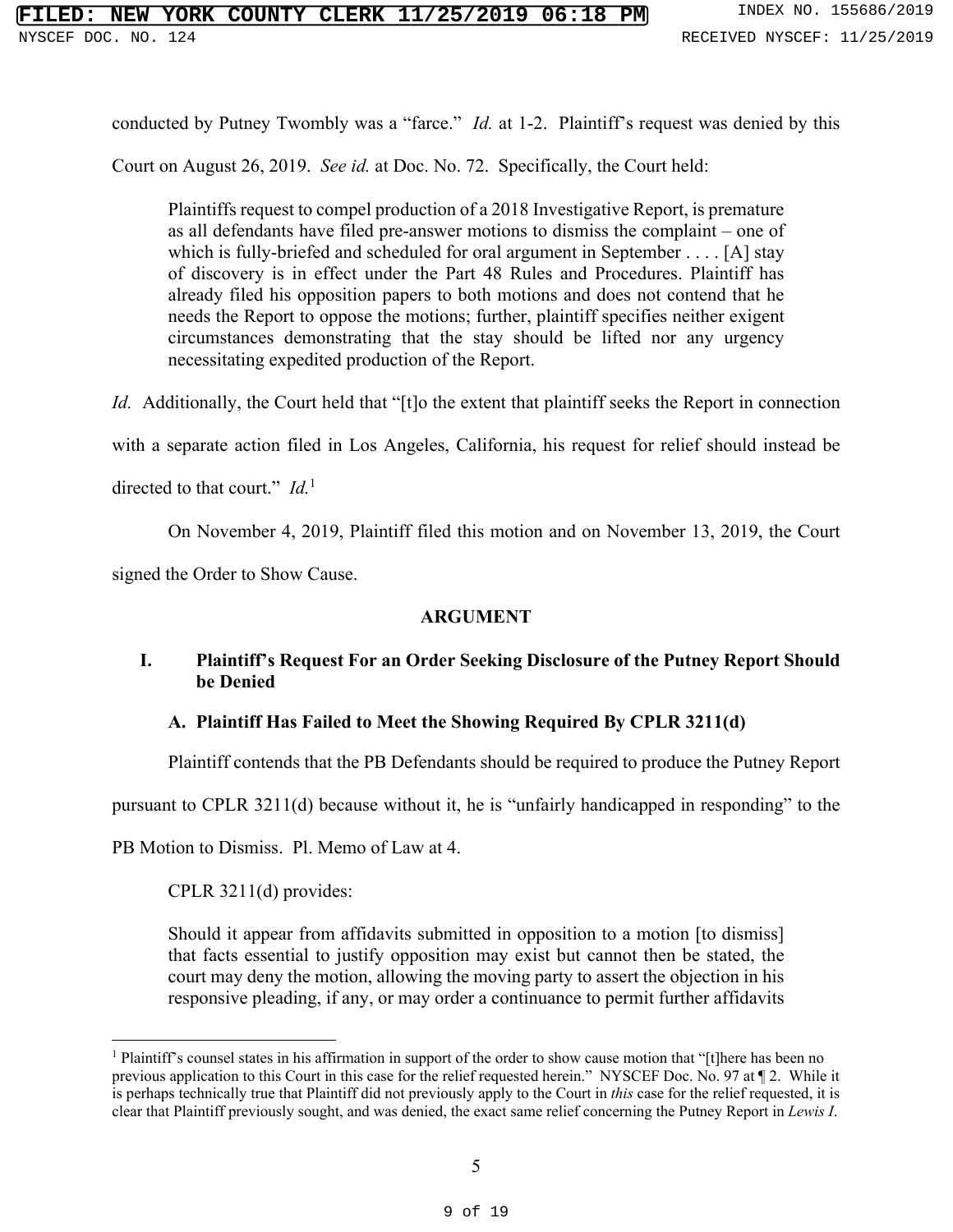to be obtained or disclosure to be had and may make such other order as may be just.

"However, if the complaint fails to state a cause of action as a matter of law and no amount of discovery can salvage the claim, it must be dismissed and no discovery is warranted." *Herzog v. Town of Thompson*, 216 A.D.2d 801, 803–04 (3d Dep't 1995); *see also Lancaster v. Colonial Motor Freight Line, Inc.*, 177 A.D.2d 152, 155 (1st Dep't 1992) (a plaintiff's 3211(d) request was denied when the plaintiff "failed to demonstrate the necessary possibility that further disclosure would reveal facts" that would support its position); *Hoheb v. Pathology Assocs. of Albany, P.C.*, 146 A.D.2d 919, 921 (3d Dep't 1989) (3211(d) request denied when "plaintiff failed to demonstrate how a continuance for further discovery would have salvaged his claims").

Here, Plaintiff claims that he is entitled to production of the Putney Report because the PB Defendants' used the report's "credible" finding "as an anchor" to defame him and because "the purported content of the Report is a centerpiece" of the PB Motion to Dismiss. Pl. Memo of Law at 3-4. As an initial matter, this argument is based on improper speculation that the PB Defendants have lied about the contents of the report. *See Cracolici v. Shah*, 127 A.D.3d 413, 413 (1st Dep't 2015) (the "mere hope" that discovery will uncover helpful information "does not warrant denial" of a motion to dismiss).

Additionally, as explained in the memorandum of law in support of the PB Motion to Dismiss, all of the claims in the Amended Complaint fail as a matter of law. *See* NYSCEF Doc. No. 32. Indeed, even if Plaintiff's conjecture about the contents of the Putney Report was true – and it is not – he has failed to explain how he would be able to salvage his claims against the PB Defendants as a result. For instance, as established in the PB Motion to Dismiss, statements made during the course of judicial proceedings are absolutely privileged from defamation claims, and allegations that a defendant made false statements in a pleading do not give rise to liability under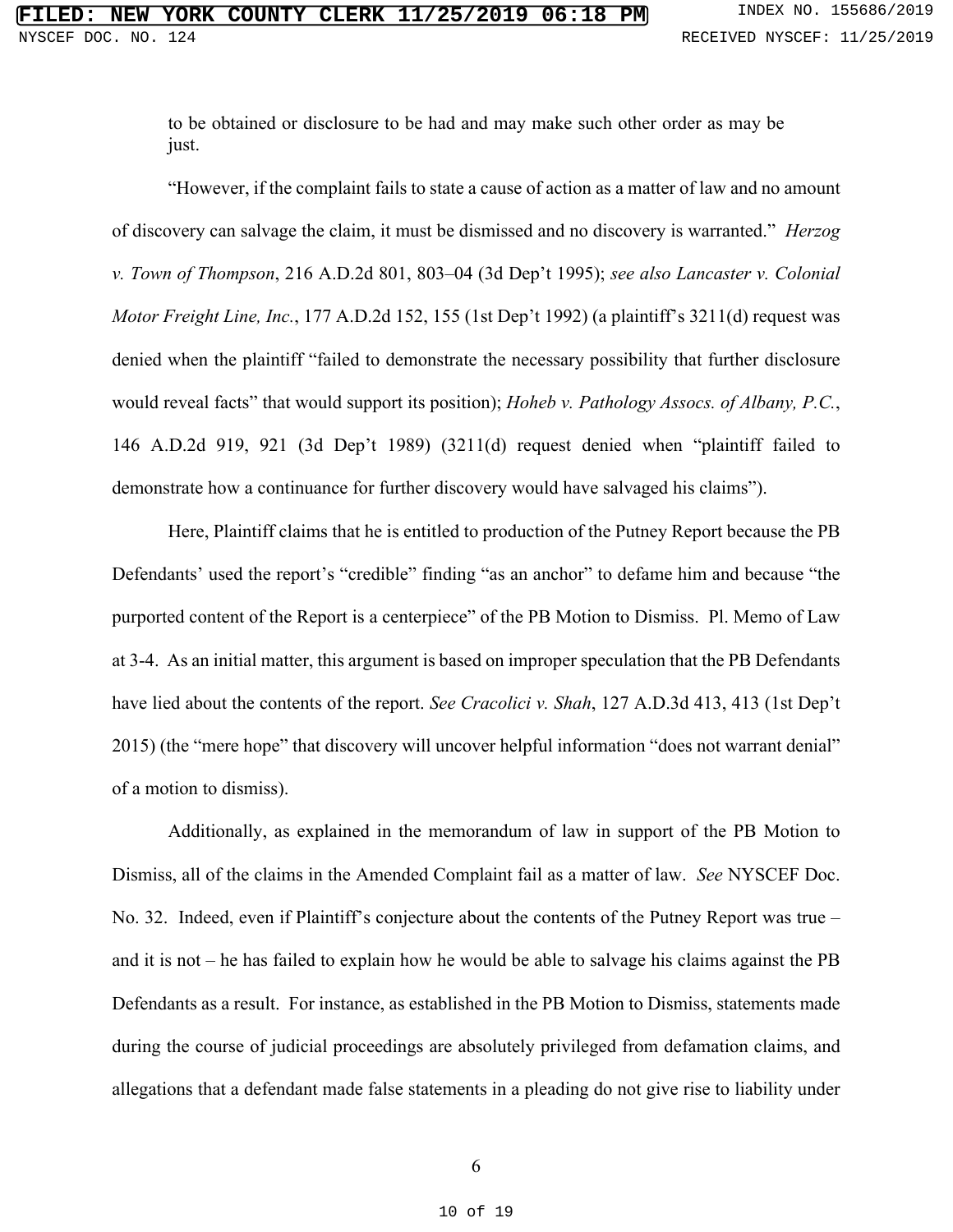Judiciary Law § 487. *See id.* at 8, 14; *cf Weinstein v. City of New York*, 103 A.D.3d 517, 517-18 (1st Dep't 2013) ("[P]laintiff failed to show that he has a valid claim for defamation; he may not use discovery – either pre-action or pretrial – to remedy the defects in his pleading.").

Plaintiff has thus failed to meet the showing required by CPLR 3211(d) and his motion should be denied.

## **B. The Putney Report is Protected by the Attorney-Client And/or the Work Product Privilege**

Plaintiff's motion should also be denied because the Putney Report is protected by the attorney-client and/or the work product privilege and is therefore not discoverable by Plaintiff.

When assessing whether a report prepared by outside counsel is privileged, "[t]he critical inquiry is whether, viewing the lawyer's communication in its full content and context, it was made in order to render legal advice or services to the client." *Spectrum Sys. Int'l Corp. v. Chem. Bank*, 78 N.Y.2d 371, 379 (1991). In *Spectrum*, a law firm was hired by Chemical Bank "to perform an investigation and render legal advice to Chemical regarding possible fraud by its employees and outside vendors, and to counsel Chemical with respect to litigation options." *Id.* at 375. The Court of Appeals found that the firm's final report was privileged, concluding that factual investigations conducted by law firms are privileged if the facts form the basis of legal advice:

That nonprivileged information is included in an otherwise privileged lawyer's communication to its client – while influencing whether the document would be protected in whole or only in part – does not destroy the immunity. In transmitting legal advice and furnishing legal services it will often be necessary for a lawyer to refer to nonprivileged matter . . . . Here we conclude that facts were selected and presented in the [firm's] report as the foundation for the law firm's legal advice, and that the communication was primarily and predominantly of a legal character.

*Id.* at 378-79; *see also City of Almaty, Kazakhstan v. Ablyazov*, No. 15CV05345, 2019 WL 2865102, at \*4 (S.D.N.Y. July 3, 2019) ("[B]ecause the first step in the resolution of any legal problem is ascertaining the factual background and sifting through the facts with an eye to the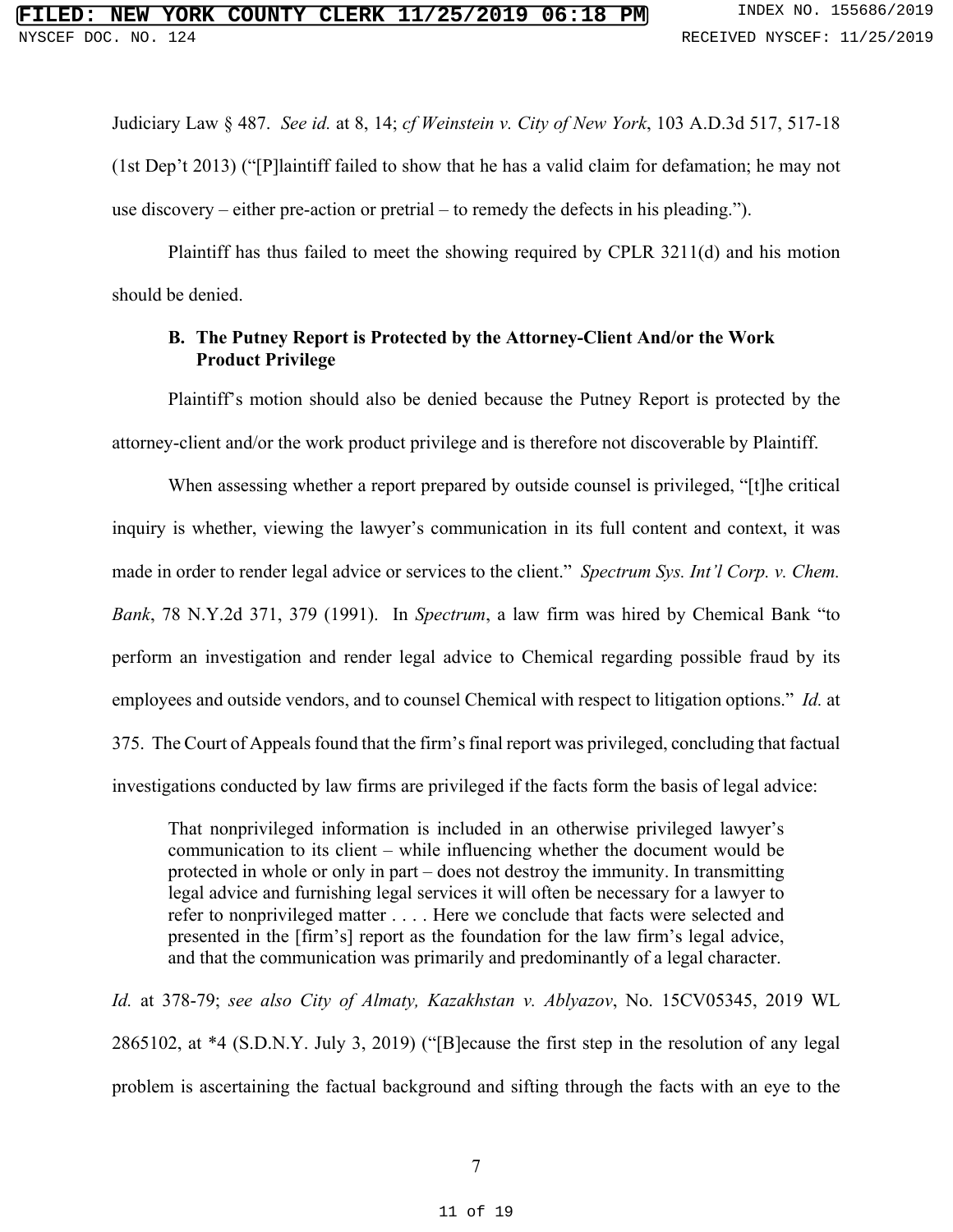legally relevant, factual investigations conducted or directed by an attorney fall within the attorney-client rubric." (citation omitted)).

 Indeed, courts have applied both the attorney-client privilege and work product privilege to internal investigation materials. *See, e.g.*, *Cicel (Beijing) Sci. & Tech. Co. v. Misonix, Inc.*, No. 17CV1642, 2019 WL 1574806, at \*10-11 (E.D.N.Y. Apr. 11, 2019) (both doctrines applied when outside counsel was hired to conduct an internal investigation concerning potential FCPA violations); *In re Gen. Motors LLC Ignition Switch Litig.*, 80 F. Supp. 3d 521, 531-32 (S.D.N.Y. 2015) (both doctrines applied to outside counsel's witness interview notes and related memoranda); *Spectrum*, 78 N.Y.2d at 381 (noting that the work product privilege might apply but finding that such analysis was unnecessary since the report was covered by the attorney‐client privilege). Additionally, the privilege is strengthened when an investigation is conducted by outside counsel. *See In re Gen. Motors*, 80 F. Supp. 3d at 528 ("[A]lthough the investigation here was conducted by outside counsel rather than in-house counsel, that difference . . . strengthens rather than weakens [the] claim to the privilege.").

Here, Putney Twombly was retained by the Firm to investigate the veracity of an employee's sexual misconduct claims against Plaintiff in order to provide advice to the Firm concerning the appropriate legal course of action. In other words, Putney Twombly was hired to "ascertain[] the factual background and sift[] through the facts" with the aim of providing legal advice to the Firm. *See City of Almaty*, 2019 WL 2865102, at \*4. Thus, the Putney Report is protected from disclosure by the attorney-client and/or work product privilege.<sup>2</sup>

<sup>2</sup> The PB Defendants will of course make the Putney Report available to the Court for *in camera* review if so requested.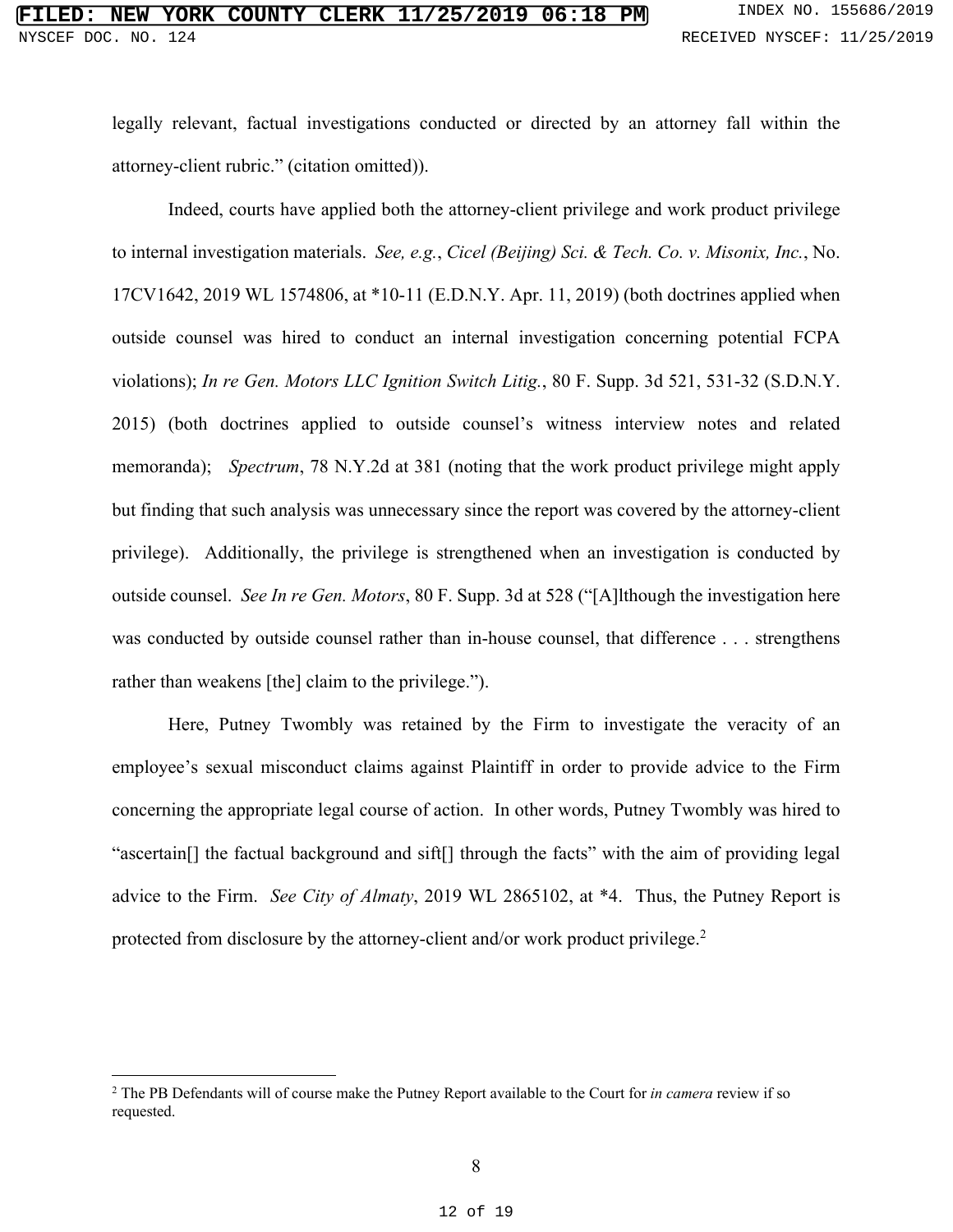#### **C. The Firm Has Not Waived Privilege**

Plaintiff claims that any privilege attached to the Putney Report was waived by the Firm's disclosure that the report contains a "credible" finding and by the Firm's inclusion of certain limited aspects of the report in the Edwards Affidavit, that was never publicly filed in an action that was commenced but almost immediately discontinued and abandoned.

 A "limited disclosure" of information contained in a privileged report does not waive the report's privilege. *See In re Vecco Instruments, Inc. Sec. Litig.*, No. 05 MD 1695, 2007 WL 210110 (S.D.N.Y. Jan. 25, 2007). In *In re Vecco*, Vecco Instruments Inc. ("Vecco") hired outside counsel to conduct an internal investigation concerning potentially improper accounting transactions. *Id.* at \*1. Upon the conclusion of the investigation, the plaintiffs argued that Vecco waived the work-product privilege through two disclosures: i) a press release that "announced to investors that Vecco had completed its internal investigation and concluded that the improper accounting entries were made by a single individual," and ii) a letter from Vecco to the Securities and Exchange Commission that stated that "there were not sufficient facts to come to a conclusion on whether the improper accounting entries were made intentionally." *Id.* at \*2. The court disagreed, holding that the disclosures did not waive privilege because they "merely summarized the findings and conclusions of the internal investigation and did not quote, paraphrase or reference any of the specific documents at issue in support of its conclusions." *Id.*; *see also In re Dayco Corp. Derivative Sec. Litig.*, 99 F.R.D. 616, 619 (S.D. Ohio 1983) ("Dayco did not release a 'significant part' of the special committee report. It merely released the findings of the report. . . . Thus, no waiver of the privilege which might cover the report herein occurred by use of the press release."); *Hartford Fire Ins. Co. v. Pure Air on the Lake Ltd. P'ship*, 154 F.R.D. 202, 211-12 (N.D. Ind. 1993) (a one-page press release concerning a consulting firm's conclusions did not waive privilege with respect to the underlying report because the press release "did not begin to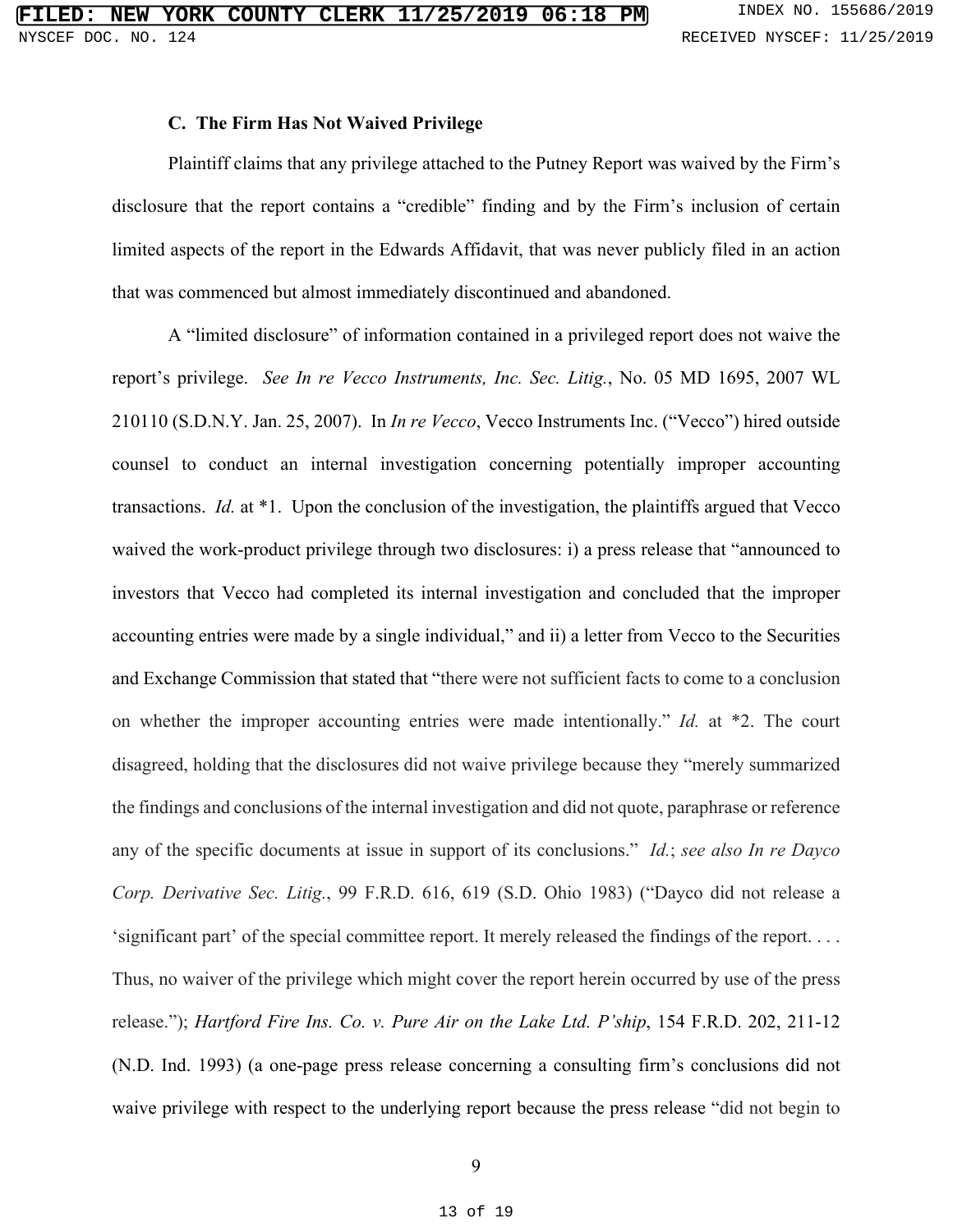recite all of [the firm's] studies, factual findings or conclusions" and thus "did not constitute a significant part of the privileged matter so as to work a waiver").

 In contrast, a public statement that not only revealed the conclusions of the report but also provided a summary of evidence and "proclaim[ed] the thoroughness and professionalism with which" the investigation was conducted, was held to waive privilege. *Westmoreland v. CBS, Inc.*, 97 F.R.D. 703, 706 (S.D.N.Y. 1983); *see also Loudon House LLC v. Town of Colonie*, 123 A.D.3d 1409, 1411 (3d Dep't 2014) ("[O]utside counsel appeared at a June 2012 public meeting and made an extensive oral presentation – apparently at the Town Board's behest – in which counsel set forth his legal analysis of the zoning issues involved. To the extent that the oral presentation parrots the analysis set forth in the report, it may well constitute a waiver of the privilege protecting the contents of the report."); *In re Grand Jury Proceedings Oct. 12, 1995*, 78 F.3d 251, 254 (6th Cir. 1996) (attorney-client privilege was waived when clients gave information to investigators that detailed specific legal advice and "revealed their attorney's legal conclusions and the facts on which those conclusions were based").

Here, like in *Vecco*, the Firm has disclosed an extremely limited aspect of the Putney Report. The Firm simply revealed that the Putney Report determined that the allegations against Plaintiff are "credible," and an affidavit prepared in connection with the Sealing Action set forth a few limited additional factual findings. In other words, the Firm "did not begin to recite all of [Putney Twombly's] . . . factual findings or conclusions." *See Hartford Fire Ins. Co.*, 154 at 211- 12. Moreover, while Plaintiff argues that the Firm should not be entitled to "use the Report as a sword, and then claim privilege to shield it from disclosure" (*See* Pl. Memo of Law at 15), the cases to which he cites are easily distinguishable from the issue before this Court. *See Gottwald v Sebert*, 2017 N.Y. Misc. LEXIS 3197, at \*12 (Sup. Ct. NY. Cty. 2017) (communications were not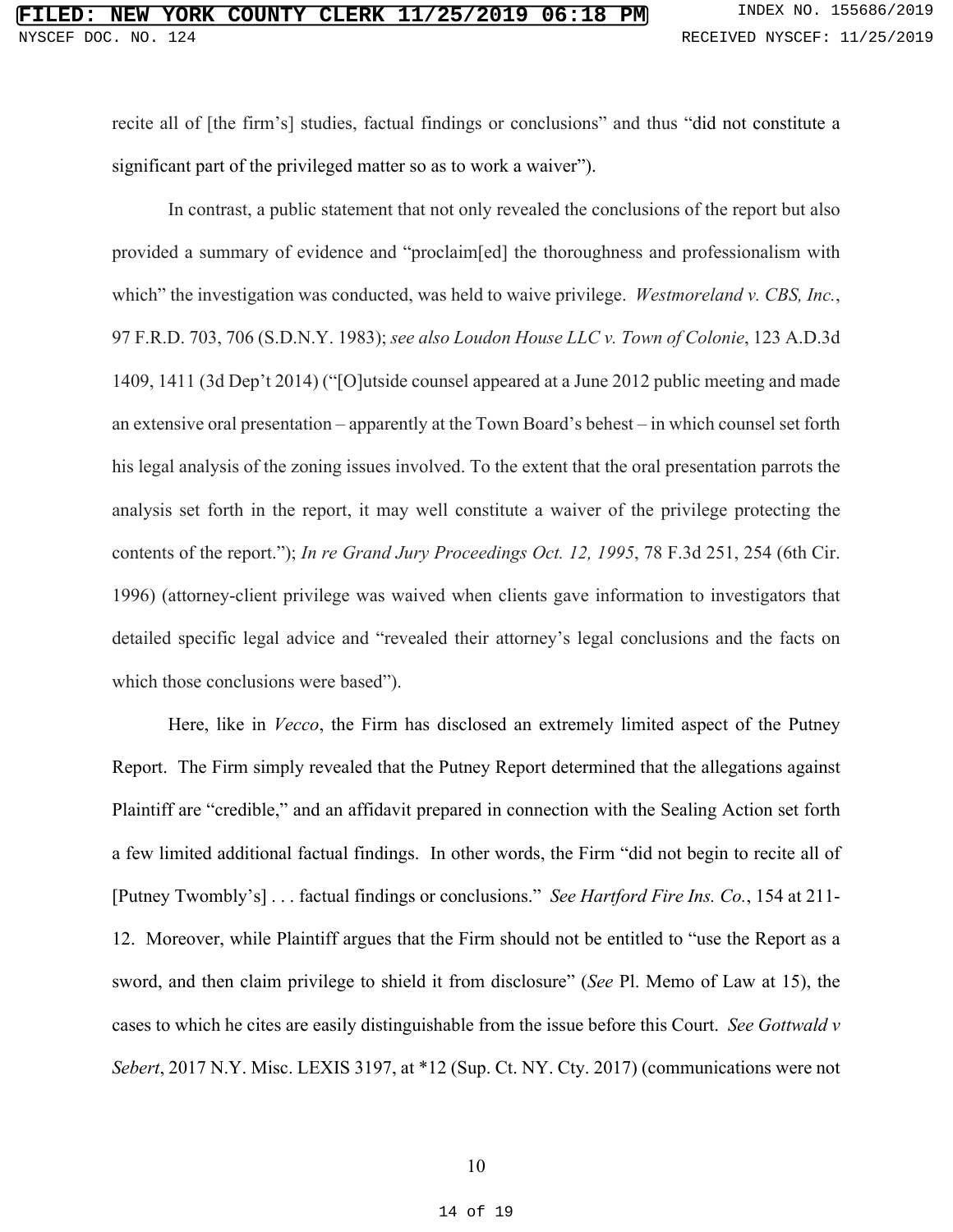privileged when they "were made purely for public relations purposes"); *Tupi Cambios, S.A. v. Morgenthau*, 989 N.Y.S.2d 572, 575 (Sup. Ct. N.Y. Cnty. 2014) (a client might waive the privilege when it relies on an advice of counsel defense); *Deutsche Bank Tr. Co. of Americas v. Tri-Links Inv. Tr.*, 43 A.D.3d 56, 68 (1st Dep't 2007) (*rejecting* an argument that the plaintiff used privilege "as a sword and shield" in the context of an advice of counsel defense).

Therefore, the Firm did not waive the privilege attached to the Putney Report and the report is not discoverable by Plaintiff. $3$ 

## **II. Plaintiff's Request For an Order Requiring the Sealing Action to Be Unsealed Should Be Denied**

## **A. The Sealing Action Was Discontinued and Plaintiff Does Not Need the Sealed Pleadings to Support His Claims in the Amended Complaint**

Plaintiff claims that the Sealing Action was a "secret" that the Firm "tried to keep . . . from everyone." Pl. Memo of Law at 19; *see also id.* (claiming that the Firm "engaged in a dizzying array of dishonesty, deception and deceit"). This is an entirely inaccurate characterization. As explained in the Edwards Affidavit, while pleadings in the Sealing Action were physically brought to the Clerk's office on May 15, 2019, they were not loaded onto the Court's ECF system at that time. *See* Edwards Aff. ¶¶ 5, 9. The Firm declined to pursue the Sealing Action once its intended purpose became moot, and only electronically filed the Sealed Pleadings to comply with a request that the Clerk's Office made to the firm months later in order to avoid having an "orphaned" index number in the Court's computer system. *Id.* at  $\P$  8-9. Thus, while judicial proceedings generally "are matter of legitimate public concern," *see Matter of Hofmann*, 284 A.D.2d 92, 94 (1st Dep't 2001), that logic is simply inapplicable to a case that was never pursued, wherein documents were only filed to address a technical glitch.

<sup>&</sup>lt;sup>3</sup> The PB Defendants also adopt the arguments contained in Putney Twombly's opposition concerning metadata. *See* NYSCEF Doc. No. 117.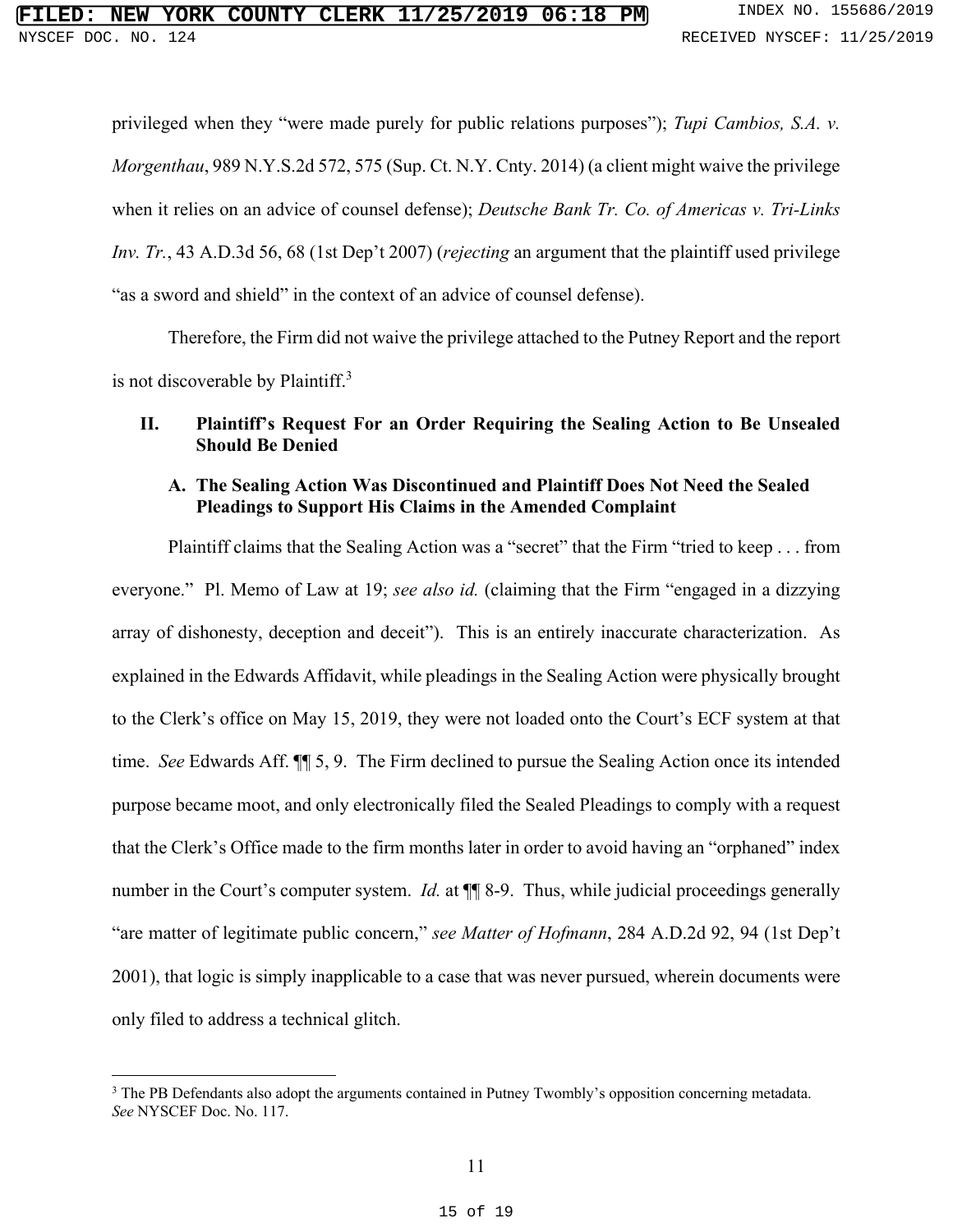Moreover, Plaintiff fails to explain why he needs the Sealing Action to be unsealed in order to support his claims in this case. While Plaintiff claims that the Sealed Pleadings "will enable [him] to properly oppose the instant motions to dismiss, as well as prosecute and defend the ongoing related actions" (*see* Pl. Memo of Law at 19), the only pending motions to dismiss in this case are addressed to the Amended Complaint, which is not premised on any allegations concerning the Sealing Action. Indeed, the Amended Complaint was filed *before* Plaintiff learned about the Sealing Action. *See id.* at 1 n.1. Plaintiff presumably wants to obtain the Sealed Pleadings to support his proposed Second Amended Complaint; however, the Court has not yet ruled on Plaintiff's Motion to Amend. Thus, Plaintiff's request will be moot if the Court denies his Motion to Amend, and at the very least, it is premature until such ruling is issued.

The Court should therefore deny Plaintiff's request for an Order requiring the Sealing Action to be unsealed.

## **B. If The Court Orders the Sealing Action to Be Unsealed, An Appropriate Protective Order Should Be Granted**

Pursuant to Rule 3.6(a) of the New York Rules of Professional Conduct:

A lawyer who is participating in or has participated in a criminal or civil matter shall not make an extrajudicial statement that the lawyer knows or reasonably should know will be disseminated by means of public communication and will have a substantial likelihood of materially prejudicing an adjudicative proceeding in the matter.

22 NYCRR 1200.0, Rule 3.6(a). A statement "is likely to prejudice materially an adjudicative proceeding when it refers to a civil matter triable to a jury" and it relates to "the character, credibility, reputation or criminal record of a party." 22 NYCRR 1200.0, Rule 3.6(b)(1).

During the course of this litigation, Plaintiff and his counsel have made numerous statements to the press that have done precisely what the Rules of Professional Conduct prohibit.<sup>4</sup>

<sup>4</sup> Copies of such articles are attached to the affirmation of Marc L. Mukasey ("Mukasey Aff.").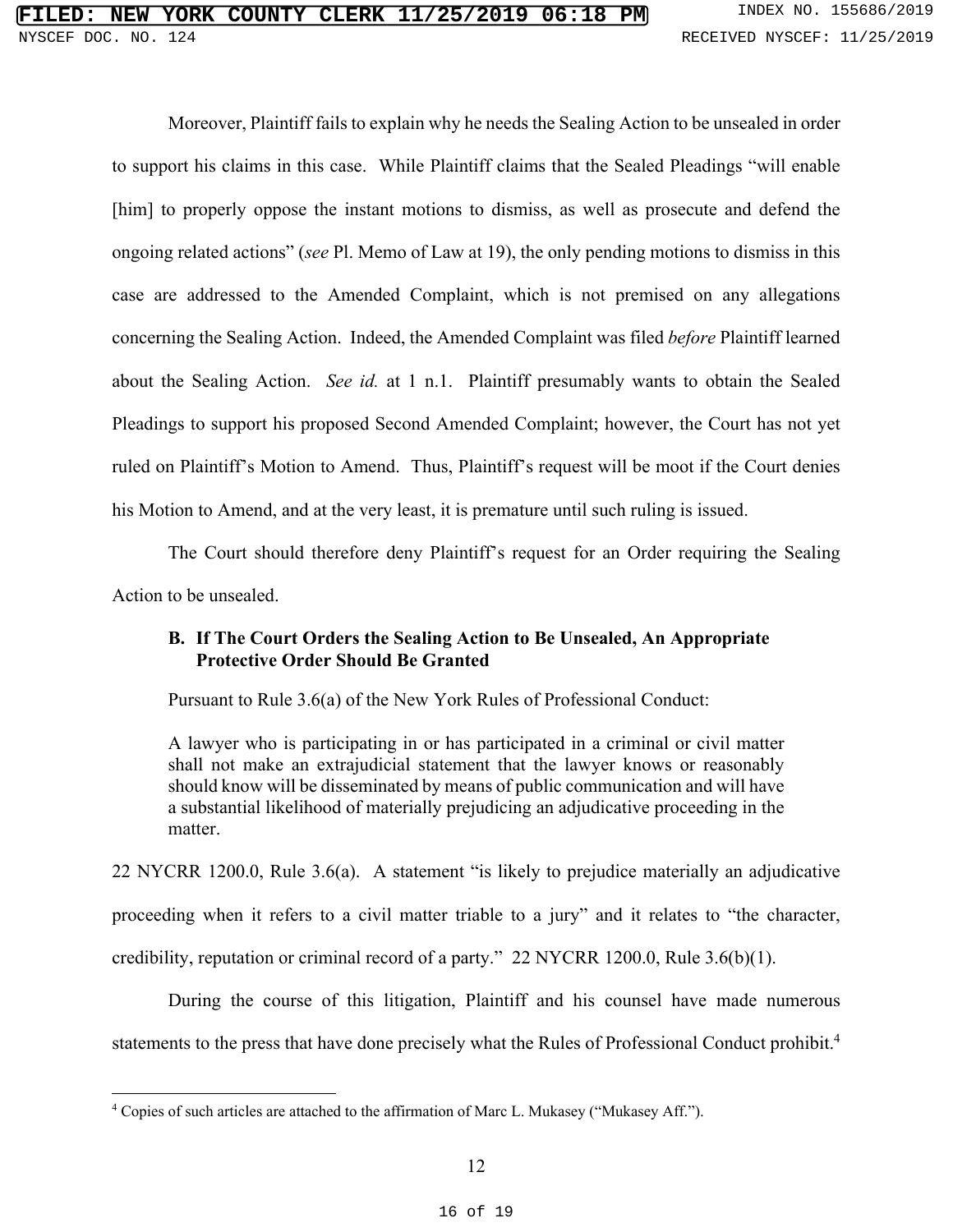For example, in an article titled "Law Firm for Don Lemon Accused of Racism and 'Potential Perjury" which appeared on September 16, 2019, in an on-line publication called "Black News," Plaintiff and counsel, who is expressly identified as the Press Contact for Plaintiff, claim that the very affidavits which they seek to be unsealed will establish that Edwards and LaVigne "lied in sworn affidavits to obliterate [Plaintiff's] reputation and destroy [Plaintiff's] career" and that the "fallout" for them "could be devasting" and result in felony charges. *See* Mukasey Aff. Ex. A. These are precisely the kind of statements that the Rule defines as likely to materially prejudice an adjudicative proceeding because they relate to the character, credibility, or reputation of a party. In other examples, Plaintiff and counsel claim that defendant Pierce "is drowning in personal debt and booze, and relying on his con-man's gift of gab to induce others to willfully participate in his gross malfeasance" and that a number of PB partners who are defendants in the *Lewis I* case have "displayed their remarkably poor character" and that "their decisions will see the light of day." *See id.* at Ex. C & D. Again, such statements clearly relate to the character, credibility, or reputation of a party.

 In sum, if the court is inclined to unseal the filings made in the Sealing Action, it should enter an appropriate protective order that directs Plaintiff (as a lawyer) and his counsel to abide by the requirements of Rule 3.6.

#### **CONCLUSION**

For the foregoing reasons, the Court should deny Plaintiff's Motion for an Order to Show Cause and should grant such other and further relief as is just.

Dated: New York, New York November 25, 2019

#### Respectfully submitted,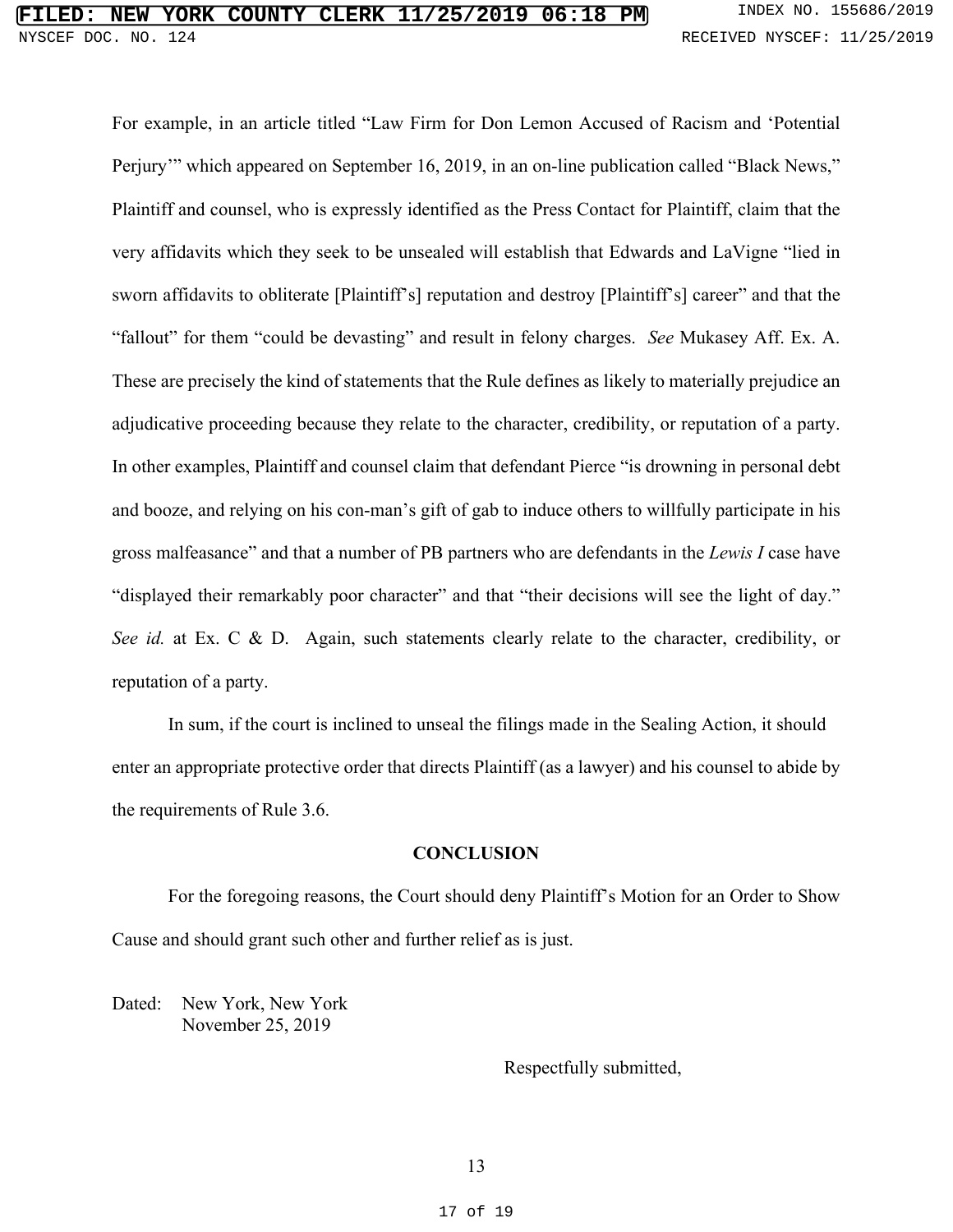Mukasey Frenchman & Sklaroff LLP

By: /s/ Marc L. Mukasey

Marc L. Mukasey Jeffrey B. Sklaroff Kate E. Olivieri 2 Grand Central Tower 140 East 45th Street, 17th Floor New York, NY 10017 Tel (212) 466-6400